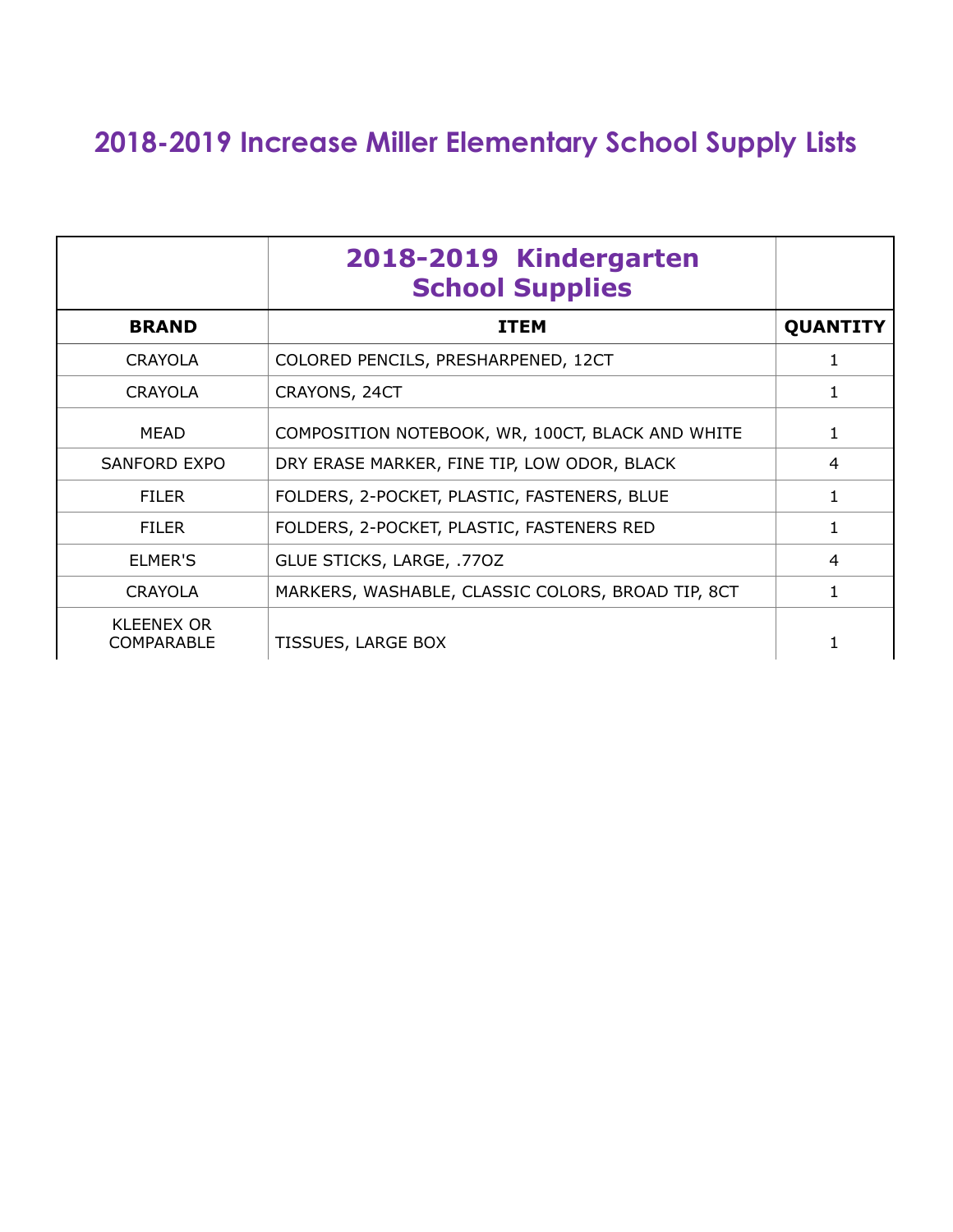|                          | 2018-2019 Grade 1<br><b>School Supplies</b>      |                 |
|--------------------------|--------------------------------------------------|-----------------|
| <b>BRAND</b>             | <b>ITEM</b>                                      | <b>QUANTITY</b> |
| <b>CRAYOLA</b>           | COLORED PENCILS, ERASABLE, WOOD CASE, 12CT       | 1               |
| <b>CRAYOLA</b>           | CRAYONS, 24CT                                    | $\mathbf{1}$    |
| <b>SANFORD EXPO</b>      | DRY ERASE MARKER, FINE TIP, LOW ODOR, BLACK      | 4               |
| <b>SANFORD</b>           | ERASER, PINK PEARL, LARGE                        | $\mathbf{1}$    |
| <b>FILER</b>             | FOLDERS, 2-POCKET, PLASTIC, FASTENERS, BLUE      | $\mathbf{1}$    |
| <b>FILER</b>             | FOLDERS, 2-POCKET, PLASTIC, FASTENERS, RED       | 1               |
| <b>FILER</b>             | FOLDERS, 2-POCKET, PLASTIC, FASTENERS, YELLOW    | 1               |
| <b>ELMER'S</b>           | GLUE STICKS, LARGE, .770Z                        | 2               |
| <b>CRAYOLA</b>           | MARKERS, WASHABLE, CLASSIC COLORS, WIDE TIP, 8CT | $\mathbf{1}$    |
| <b>DIXON TICONDEROGA</b> | PENCILS, PRE-SHARPENED, TICONDEROGA, #2, 12CT    | $\overline{2}$  |
| <b>3M HIGHLAND</b>       | STICKY NOTES, 1x2", YELLOW, 100CT                | $\overline{2}$  |
| KLEENEX OR COMPARABLE    | TISSUES, LARGE BOX                               | $\overline{2}$  |
| <b>VARIED</b>            | ZIP TOP BAGS, SANDWICH SIZE                      | $\mathbf{1}$    |
| <b>VARIED</b>            | MINI DRY ERASE ERASER                            | 1               |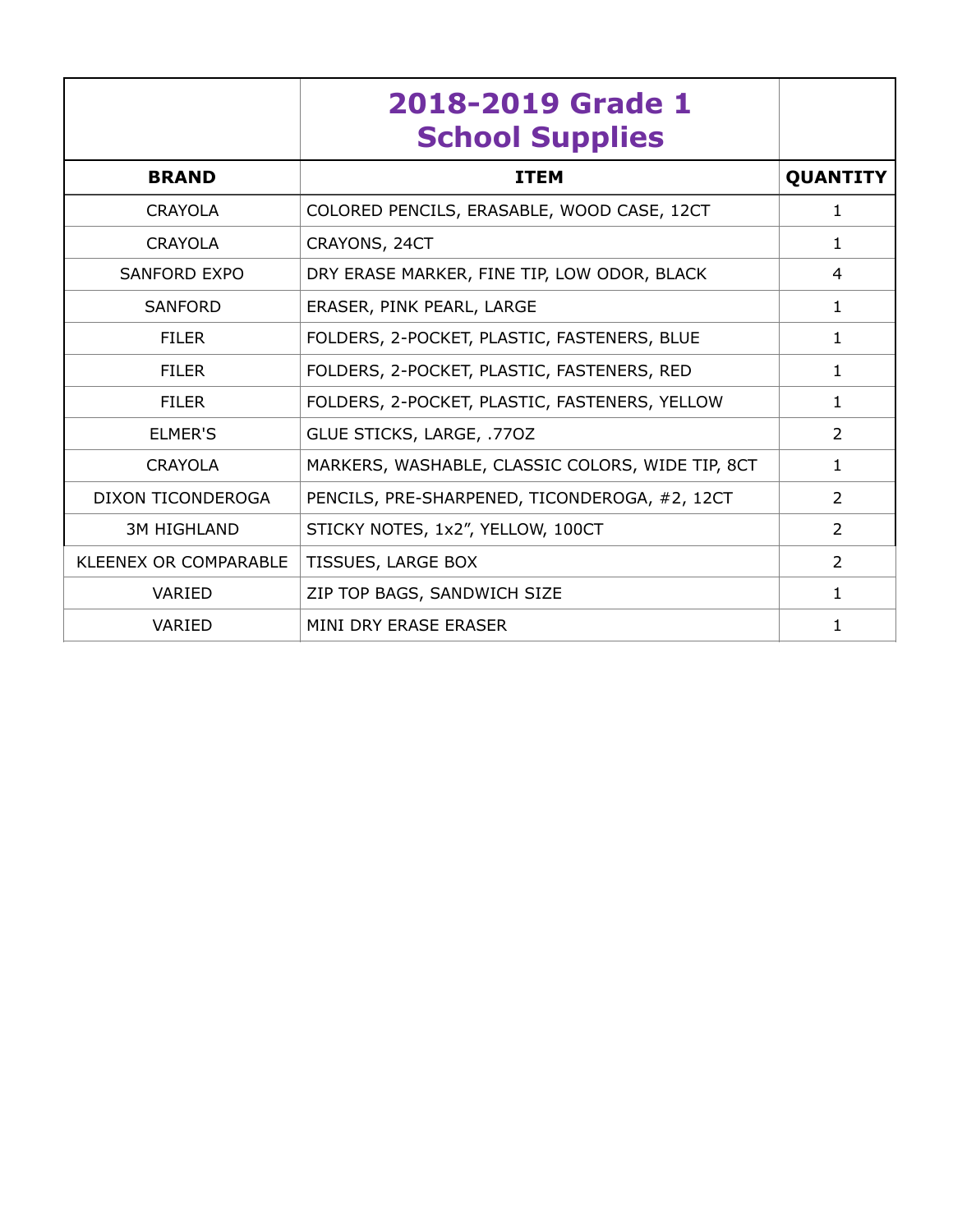|                        | 2018-2019 Grade 2<br><b>School Supplies</b>                               |                 |
|------------------------|---------------------------------------------------------------------------|-----------------|
| <b>BRAND</b>           | <b>ITEM</b>                                                               | <b>QUANTITY</b> |
| <b>CRAYOLA</b>         | COLORED PENCILS, ERASABLE, WOOD CASE, 12CT                                | 1               |
| <b>ROARING SPRINGS</b> | COMPOSITION NOTEBOOK, GRADE 3 RULINGS, 50CT, RED                          | $\mathbf{1}$    |
| <b>CRAYOLA</b>         | CRAYONS, 24CT                                                             | 1               |
| <b>SANFORD EXPO</b>    | DRY ERASE MARKER, FINE TIP, LOW ODOR, BLACK                               | 8               |
| <b>SANFORD</b>         | ERASER, PINK PEARL, LARGE                                                 | $\overline{2}$  |
| <b>FILER</b>           | FOLDERS, 2-POCKET, PLASTIC, WITH HOLES, BLUE                              | $\mathbf{1}$    |
| <b>FILER</b>           | FOLDERS, 2-POCKET, PLASTIC, WITH HOLES, GREEN                             | $\mathbf{1}$    |
| <b>FILER</b>           | FOLDERS, 2-POCKET, PLASTIC, WITH HOLES, PURPLE                            | $\mathbf{1}$    |
| <b>FILER</b>           | FOLDERS, 2-POCKET, PLASTIC, WITH HOLES, RED                               | $\mathbf{1}$    |
| <b>FILER</b>           | FOLDERS, 2-POCKET, PLASTIC, WITH HOLES, YELLOW                            | $\mathbf{1}$    |
| <b>ELMER'S</b>         | GLUE STICKS, LARGE, .770Z                                                 | 3               |
| <b>ELMER'S</b>         | GLUE, WHITE SCHOOL, 7 5/80Z                                               | $\mathcal{L}$   |
| <b>SHARPIE ACCENT</b>  | HIGHLIGHTER, TANK STYLE, FLUORESCENT YELLOW,<br><b>BROAD CHISEL TIP</b>   | $\mathbf{1}$    |
| <b>CRAYOLA</b>         | MARKERS, WASHABLE, CLASSIC COLORS, FINE TIP, 8CT                          | $\mathbf{1}$    |
| DIXON TICONDEROGA      | PENCILS, PRE-SHARPENED, TICONDEROGA, #2, 12CT                             | 3               |
| A&W                    | SCHOOL BOX, PLASTIC, HINGED LID, SNAP CLOSURE,<br>MEDIUM, 8.375x5.5x2.25" | $\mathbf{1}$    |
| <b>3M HIGHLAND</b>     | STICKY NOTES, 3x3", YELLOW, 100CT                                         | 3               |
| KLEENEX OR COMPARABLE  | TISSUES, LARGE BOX                                                        | $\mathbf{1}$    |
| VARIED                 | ZIP TOP BAGS, GALLON                                                      | $\mathbf{1}$    |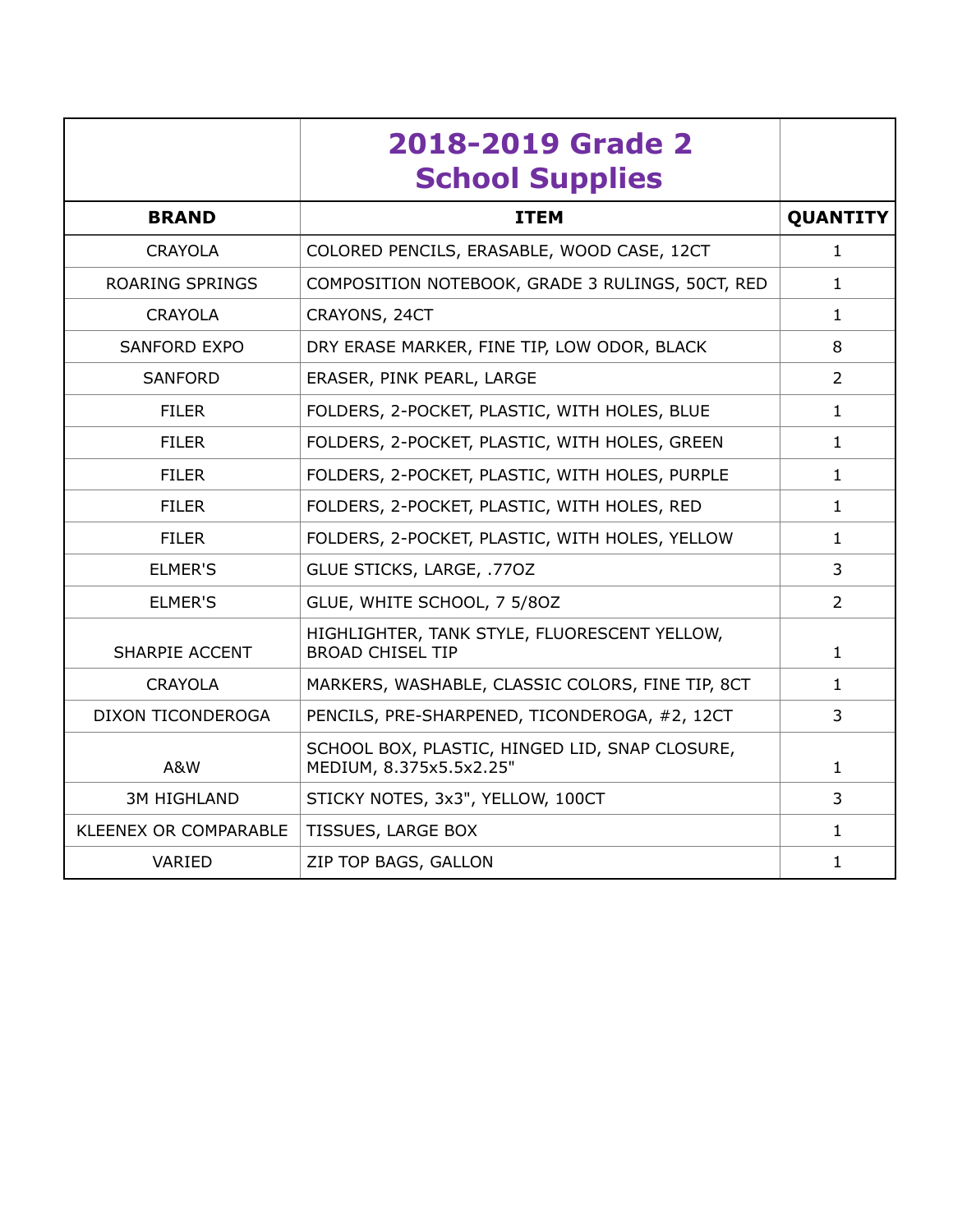|                              | 2018-2019 Grade 3<br><b>School Supplies</b>                                   |                |
|------------------------------|-------------------------------------------------------------------------------|----------------|
| <b>BRAND</b>                 | <b>ITEM</b>                                                                   | <b>QUANTIT</b> |
| <b>AVERY DURABLE</b>         | BINDER, .5", HARDCOVER, ROUND RINGS, BLUE                                     | $\mathbf{1}$   |
| <b>CRAYOLA</b>               | COLORED PENCILS, ERASABLE, WOOD CASE, 12CT                                    | $\mathbf{1}$   |
| <b>MEAD</b>                  | COMPOSITION NOTEBOOK, WR, 100CT, BLACK AND WHITE                              | $\mathbf{1}$   |
| <b>MEAD</b>                  | COMPOSITION NOTEBOOK, WR, 100CT, BLUE                                         | $\mathbf{1}$   |
| <b>MEAD</b>                  | COMPOSITION NOTEBOOK, WR, 100CT, RED                                          | $\mathbf{1}$   |
| <b>CRAYOLA</b>               | CRAYONS, 24CT                                                                 | $\mathbf{1}$   |
| <b>SANFORD EXPO</b>          | DRY ERASE MARKER, FINE TIP, LOW ODOR, BLACK                                   | 4              |
| <b>SANFORD</b>               | ERASER, PINK PEARL, LARGE                                                     | 3              |
| <b>FILER</b>                 | FOLDERS, 2-POCKET, PLASTIC, WITH HOLES, BLUE                                  | $\mathbf{1}$   |
| <b>FILER</b>                 | FOLDERS, 2-POCKET, PLASTIC, WITH HOLES, PURPLE                                | $\mathbf{1}$   |
| <b>FILER</b>                 | FOLDERS, 2-POCKET, PLASTIC, WITH HOLES, RED                                   | 1              |
| <b>FILER</b>                 | FOLDERS, 2-POCKET, PLASTIC, WITH HOLES, BLACK                                 | $\mathbf{1}$   |
| <b>ELMER'S</b>               | GLUE STICKS, LARGE, .770Z                                                     | 2              |
| <b>SHARPIE ACCENT</b>        | HIGHLIGHTER, TANK STYLE, FLUORESCENT YELLOW,<br><b>BROAD CHISEL TIP</b>       | $\overline{2}$ |
| <b>CRAYOLA</b>               | MARKERS, WASHABLE, CLASSIC COLORS, FINE TIP, 8CT                              | $\mathbf{1}$   |
| VARIED                       | PENCIL SHARPENER, SINGLE PORT, W/RECEPTACLE FOR<br><b>SHAVINGS</b>            | $\mathbf{1}$   |
| DIXON TICONDEROGA            | PENCILS, PRE-SHARPENED, TICONDEROGA, #2, 12CT                                 | $\overline{2}$ |
| <b>SHARPIE</b>               | SHARPIE PERMANENT MARKER, BLACK, FINE TIP                                     | 1              |
| A&W                          | SHEET PROTECTORS, CLEAR, TOP LOAD, THREE HOLE<br>PUNCH, REINFORCED EDGE, 10CT | $\mathbf{1}$   |
| <b>3M HIGHLAND</b>           | STICKY NOTES, 3x3", YELLOW, 100CT                                             | 3              |
| <b>KLEENEX OR COMPARABLE</b> | TISSUES, LARGE BOX                                                            | 2              |
| <b>CALIFONE E-3</b>          | HEADPHONES, EARBUDS, STEREO WITH VOLUME<br>CONTROL, NOISE REDUCING            | $\mathbf{1}$   |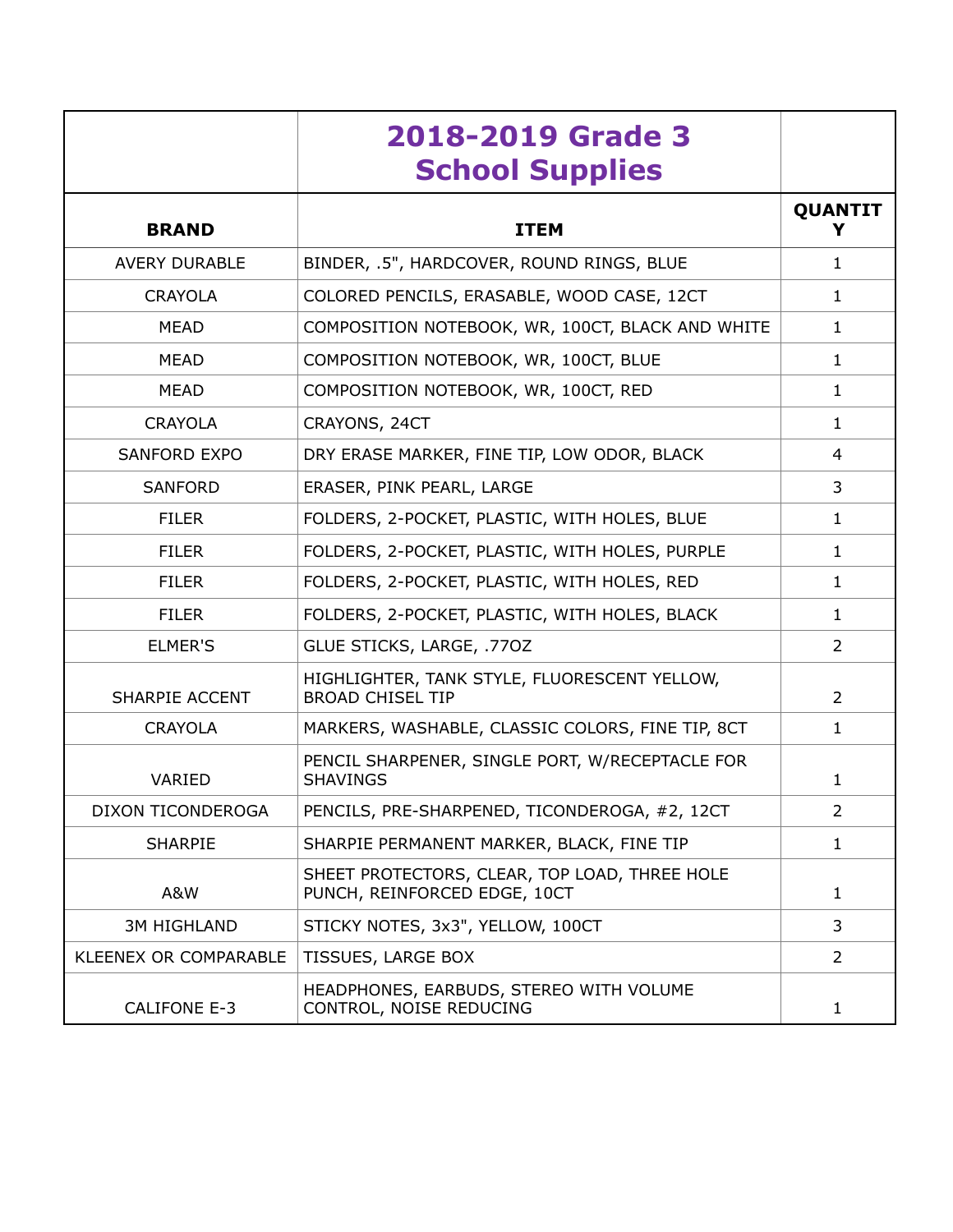|                              | 2018-2019 Grade 4<br><b>School Supplies</b>                                     |                 |
|------------------------------|---------------------------------------------------------------------------------|-----------------|
| <b>BRAND</b>                 | <b>ITEM</b>                                                                     | <b>QUANTITY</b> |
| <b>CRAYOLA</b>               | COLORED PENCILS, PRESHARPENED, 12CT                                             | $\mathbf{1}$    |
| <b>MEAD</b>                  | COMPOSITION NOTEBOOK, WR, 100CT, BLACK AND WHITE                                | $\mathbf{1}$    |
| <b>MEAD</b>                  | COMPOSITION NOTEBOOK, WR, 100CT, BLUE                                           | $\mathbf{1}$    |
| <b>MEAD</b>                  | COMPOSITION NOTEBOOK, WR, 100CT, GREEN                                          | $\mathbf{1}$    |
| <b>MEAD</b>                  | COMPOSITION NOTEBOOK, WR, 100CT, RED                                            | $\mathbf{1}$    |
| <b>SANFORD EXPO</b>          | DRY ERASE MARKER, FINE TIP, LOW ODOR, 4CT,<br><b>ASSORTED COLORS</b>            | 1               |
| <b>SANFORD</b>               | ERASER, PINK PEARL, LARGE                                                       | $\overline{2}$  |
| <b>FILER</b>                 | FOLDERS, 2-POCKET, PLASTIC, WITH HOLES, BLACK                                   | $\mathbf{1}$    |
| <b>FILER</b>                 | FOLDERS, 2-POCKET, PLASTIC, WITH HOLES, BLUE                                    | $\mathbf{1}$    |
| <b>FILER</b>                 | FOLDERS, 2-POCKET, PLASTIC, WITH HOLES, GREEN                                   | $\mathbf{1}$    |
| <b>FILER</b>                 | FOLDERS, 2-POCKET, PLASTIC, WITH HOLES, PURPLE                                  | $\mathbf{1}$    |
| <b>FILER</b>                 | FOLDERS, 2-POCKET, PLASTIC, WITH HOLES, RED                                     | $\mathbf{1}$    |
| <b>FILER</b>                 | FOLDERS, 2-POCKET, PLASTIC, WITH HOLES, YELLOW                                  | $\mathbf{1}$    |
| <b>ELMER'S</b>               | GLUE STICKS, LARGE, .770Z                                                       | $\overline{2}$  |
| <b>CALIFONE E3</b>           | HEADPHONES, EARBUDS, STEREO WITH VOLUME<br>CONTROL, NOISE REDUCING              | $\mathbf{1}$    |
| <b>SHARPIE ACCENT</b>        | HIGHLIGHTER, PEN STYLE WITH POCKET CLIP,<br>FLUORESCENT YELLOW, CHISEL TIP      | $\overline{2}$  |
| <b>MEAD</b>                  | INDEX CARDS, 3x5", WHITE, RULED, 100CT                                          | $\mathbf{1}$    |
| <b>CRAYOLA</b>               | MARKERS, WASHABLE, CLASSIC COLORS, FINE TIP, 8CT                                | $\mathbf{1}$    |
| <b>CHARLES LEONARD</b>       | PENCIL SHARPENER, SINGLE PORT, W/RECEPTACLE FOR<br><b>SHAVINGS</b>              | $\overline{2}$  |
| DIXON TICONDEROGA            | PENCILS, PRE-SHARPENED, TICONDEROGA, #2, 12CT                                   | 4               |
| WESCOTT                      | RULER, 12", CLEAR PLASTIC, ONE BINDER HOLE, METRIC<br>AND STANDARD MEASUREMENTS | $\mathbf{1}$    |
| A&W                          | SCHOOL BOX, PLASTIC, HINGED LID, SNAP CLOSURE,<br>MEDIUM, 8.375x5.5x2.25"       | $\mathbf{1}$    |
| <b>3M HIGHLAND</b>           | STICKY NOTES, 3x3", YELLOW, 100CT                                               | 3               |
| <b>KLEENEX OR COMPARABLE</b> | TISSUES, LARGE BOX                                                              | $\mathbf{1}$    |